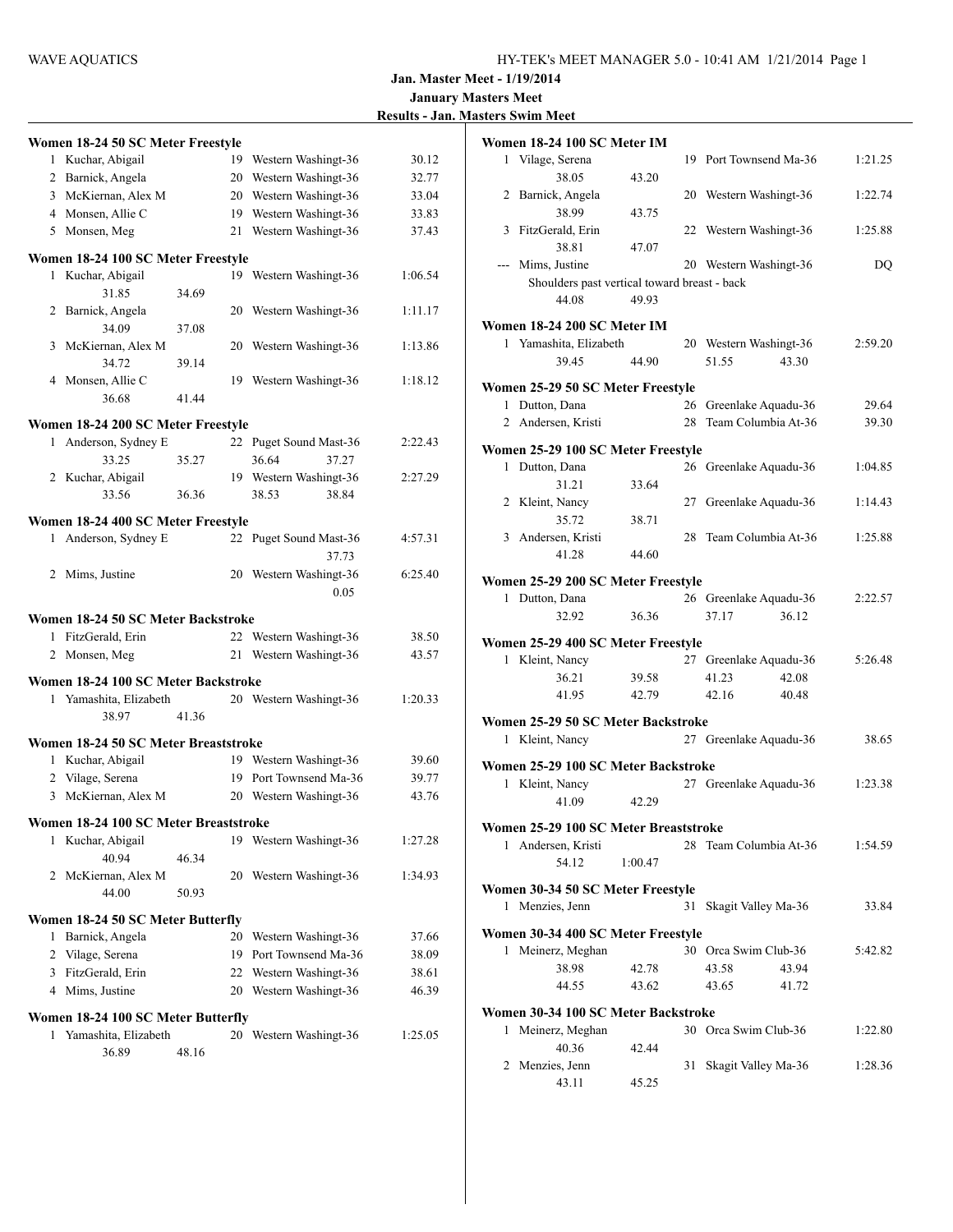|  | <b>Results - Jan. Masters Swim Meet</b> |  |
|--|-----------------------------------------|--|
|  |                                         |  |

|   |                                       |       |    |                        | <b>Kesults - Jai</b> |
|---|---------------------------------------|-------|----|------------------------|----------------------|
|   | Women 30-34 200 SC Meter Backstroke   |       |    |                        |                      |
|   | 1 Meinerz, Meghan                     |       |    | 30 Orca Swim Club-36   | 2:56.00              |
|   | 41.17                                 | 44.23 |    | 45.54<br>45.06         |                      |
|   |                                       |       |    |                        |                      |
|   | Women 30-34 100 SC Meter Breaststroke |       |    |                        |                      |
|   | 1 Menzies, Jenn                       |       |    | 31 Skagit Valley Ma-36 | 1:35.71              |
|   | 45.65                                 | 50.06 |    |                        |                      |
|   |                                       |       |    |                        |                      |
|   | Women 35-39 50 SC Meter Freestyle     |       |    |                        |                      |
|   | 1 Bradley, Sarah                      |       | 39 | Team Columbia At-36    | 31.49                |
|   | 2 Kalas, Pam                          |       |    | 38 CDM                 | 31.55                |
|   | 3 Segerson, Karen                     |       |    | 39 Bainbridge Aquat-36 | 32.96                |
|   | Women 35-39 100 SC Meter Freestyle    |       |    |                        |                      |
|   | 1 Bradley, Sarah                      |       |    | 39 Team Columbia At-36 | 1:12.15              |
|   | 34.08                                 | 38.07 |    |                        |                      |
|   |                                       |       |    |                        |                      |
|   | Women 35-39 200 SC Meter Freestyle    |       |    |                        |                      |
|   | 1 Kalas, Pam                          |       |    | 38 CDM                 | 2:23.06              |
|   | 34.51                                 | 36.92 |    | 36.30<br>35.33         |                      |
|   | 2 McMullen, Kate                      |       |    | 35 Thunderbird Aqua-36 | 3:04.28              |
|   | 40.83                                 | 44.73 |    | 47.37<br>51.35         |                      |
|   |                                       |       |    |                        |                      |
|   | Women 35-39 400 SC Meter Freestyle    |       |    |                        |                      |
|   | 1 Kalas, Pam                          |       |    | 38 CDM                 | 5:02.24              |
|   | 35.83                                 | 38.27 |    | 38.46<br>38.70         |                      |
|   | 37.43                                 | 38.38 |    | 37.94<br>37.23         |                      |
|   | 2 Brumley, Sadie                      |       |    | 38 Monroe YMCA Mast-36 | 6:49.76              |
|   | 45.81                                 | 50.98 |    | 52.11<br>52.83         |                      |
|   | 53.06                                 | 52.92 |    | 52.97<br>49.08         |                      |
|   |                                       |       |    |                        |                      |
|   | Women 35-39 50 SC Meter Backstroke    |       |    |                        |                      |
|   | 1 York, Sandi                         |       | 38 | Thunderbird Aqua-36    | 40.26                |
|   | Women 35-39 100 SC Meter Backstroke   |       |    |                        |                      |
|   | 1 York, Sandi                         |       |    | 38 Thunderbird Aqua-36 | 1:33.46              |
|   | 43.09                                 | 50.37 |    |                        |                      |
|   |                                       |       |    |                        |                      |
|   | Women 35-39 200 SC Meter Backstroke   |       |    |                        |                      |
| 1 | York, Sandi                           |       |    | 38 Thunderbird Aqua-36 | 3:24.84              |
|   | 47.45                                 | 51.78 |    | 53.70<br>51.91         |                      |
|   | 2 Brumley, Sadie                      |       |    | 38 Monroe YMCA Mast-36 | 3:34.01              |
|   | 51.73                                 | 53.52 |    | 54.32 54.44            |                      |
|   | Women 35-39 50 SC Meter Breaststroke  |       |    |                        |                      |
|   |                                       |       |    |                        |                      |
| 1 | Segerson, Karen                       |       |    | 39 Bainbridge Aquat-36 | 43.61                |
|   | Women 35-39 100 SC Meter Breaststroke |       |    |                        |                      |
| 1 | McMullen, Kate                        |       |    | 35 Thunderbird Aqua-36 | 1:37.08              |
|   | 47.07                                 | 50.01 |    |                        |                      |
|   |                                       |       |    |                        |                      |
|   | Women 35-39 200 SC Meter Breaststroke |       |    |                        |                      |
|   | 1 Brumley, Sadie                      |       |    | 38 Monroe YMCA Mast-36 | 3:40.70              |
|   | 52.36                                 | 56.21 |    | 56.59<br>55.54         |                      |
|   | Women 35-39 50 SC Meter Butterfly     |       |    |                        |                      |
|   |                                       |       |    |                        |                      |
|   | 1 York, Sandi                         |       | 38 | Thunderbird Aqua-36    | 40.34                |
|   | 2 Brumley, Sadie                      |       | 38 | Monroe YMCA Mast-36    | 47.60                |
|   | <b>Women 35-39 100 SC Meter IM</b>    |       |    |                        |                      |
|   | 1 Bradley, Sarah                      |       |    | 39 Team Columbia At-36 | 1:23.03              |
|   | 37.23                                 | 45.80 |    |                        |                      |
|   |                                       |       |    |                        |                      |

|   | 2 Segerson, Karen                                      |         | 39 | Bainbridge Aquat-36    | 1:25.06 |
|---|--------------------------------------------------------|---------|----|------------------------|---------|
|   | 40.35                                                  | 44.71   |    |                        |         |
|   | 3 York, Sandi                                          |         | 38 | Thunderbird Aqua-36    | 1:30.89 |
|   | 40.42                                                  | 50.47   |    |                        |         |
|   | 4 Brumley, Sadie                                       |         |    | 38 Monroe YMCA Mast-36 | 1:40.18 |
|   | 49.59                                                  | 50.59   |    |                        |         |
|   |                                                        |         |    |                        |         |
|   | Women 35-39 200 SC Meter IM                            |         |    |                        |         |
|   | 1 Segerson, Karen                                      |         |    | 39 Bainbridge Aquat-36 | 3:02.00 |
|   | 41.58                                                  | 46.94   |    | 51.82<br>41.66         |         |
|   | Women 35-39 400 SC Meter IM                            |         |    |                        |         |
| 1 | Segerson, Karen                                        |         |    | 39 Bainbridge Aquat-36 | 6:32.27 |
|   | 44.71                                                  | 52.69   |    | 48.95<br>49.41         |         |
|   | 53.67                                                  | 55.10   |    | 44.46<br>43.28         |         |
|   |                                                        |         |    |                        |         |
|   | Women 40-44 50 SC Meter Freestyle                      |         |    |                        |         |
| 1 | Pokorny, Kathleen                                      |         |    | 44 Team Columbia At-36 | 41.97   |
|   |                                                        |         |    |                        |         |
|   | Women 40-44 100 SC Meter Freestyle                     |         |    |                        |         |
| 1 | Pokorny, Kathleen                                      |         |    | 44 Team Columbia At-36 | 1:25.83 |
|   | 41.25                                                  | 44.58   |    |                        |         |
|   | Women 40-44 200 SC Meter Backstroke                    |         |    |                        |         |
| 1 | Singer, Shannon                                        |         |    | 44 Skagit Valley Ma-36 | 3:51.00 |
|   | 52.98                                                  |         |    | 57.74                  |         |
|   |                                                        |         |    |                        |         |
|   | Women 40-44 50 SC Meter Breaststroke                   |         |    |                        |         |
| 1 | Singer, Shannon                                        |         |    | 44 Skagit Valley Ma-36 | 55.11   |
|   | Women 40-44 200 SC Meter Breaststroke                  |         |    |                        |         |
| 1 | Singer, Shannon                                        |         |    | 44 Skagit Valley Ma-36 | 4:15.08 |
|   | 1:00.43                                                | 1:04.81 |    | 1:05.21<br>1:04.63     |         |
|   |                                                        |         |    |                        |         |
|   | Women 40-44 100 SC Meter Butterfly                     |         |    |                        |         |
| 1 | Pokorny, Kathleen                                      |         |    | 44 Team Columbia At-36 | 1:40.27 |
|   | 46.28                                                  | 53.99   |    |                        |         |
|   |                                                        |         |    |                        |         |
|   | Women 40-44 200 SC Meter IM                            |         |    |                        |         |
|   | 1 Pokorny, Kathleen                                    |         |    | 44 Team Columbia At-36 | 3:34.27 |
|   | 48.80                                                  | 1:00.60 |    | 54.13<br>50.74         |         |
|   | Women 45-49 400 SC Meter Freestyle                     |         |    |                        |         |
| 1 | Rotton, Belinda                                        |         |    | 49 Skagit Valley Ma-36 | 6:38.90 |
|   | 43.75                                                  | 50.29   |    | 50.97<br>50.82         |         |
|   | 53.03                                                  | 50.71   |    | 52.04<br>47.29         |         |
|   |                                                        |         |    |                        |         |
|   | Women 45-49 50 SC Meter Backstroke                     |         |    |                        |         |
| 1 | Rotton, Belinda                                        |         |    | 49 Skagit Valley Ma-36 | 46.65   |
|   | Women 45-49 50 SC Meter Butterfly                      |         |    |                        |         |
| 1 | Rotton, Belinda                                        |         |    | 49 Skagit Valley Ma-36 | 41.16   |
|   |                                                        |         |    |                        |         |
|   |                                                        |         |    |                        |         |
|   | Women 45-49 200 SC Meter Butterfly                     |         |    |                        |         |
| 1 | Rotton, Belinda                                        |         |    | 49 Skagit Valley Ma-36 | 4:05.14 |
|   | 51.88                                                  | 22.22   |    | 38.67<br>2:12.37       |         |
|   |                                                        |         |    |                        |         |
|   | Women 50-54 50 SC Meter Freestyle                      |         |    |                        |         |
| 1 | Diddams, Margaret                                      |         |    | 53 North End Otters-36 | 35.02   |
|   |                                                        |         |    |                        |         |
| 1 | Women 50-54 100 SC Meter Freestyle<br>Shepherd, Terrie |         |    | 51 Monroe YMCA Mast-36 | 1:30.93 |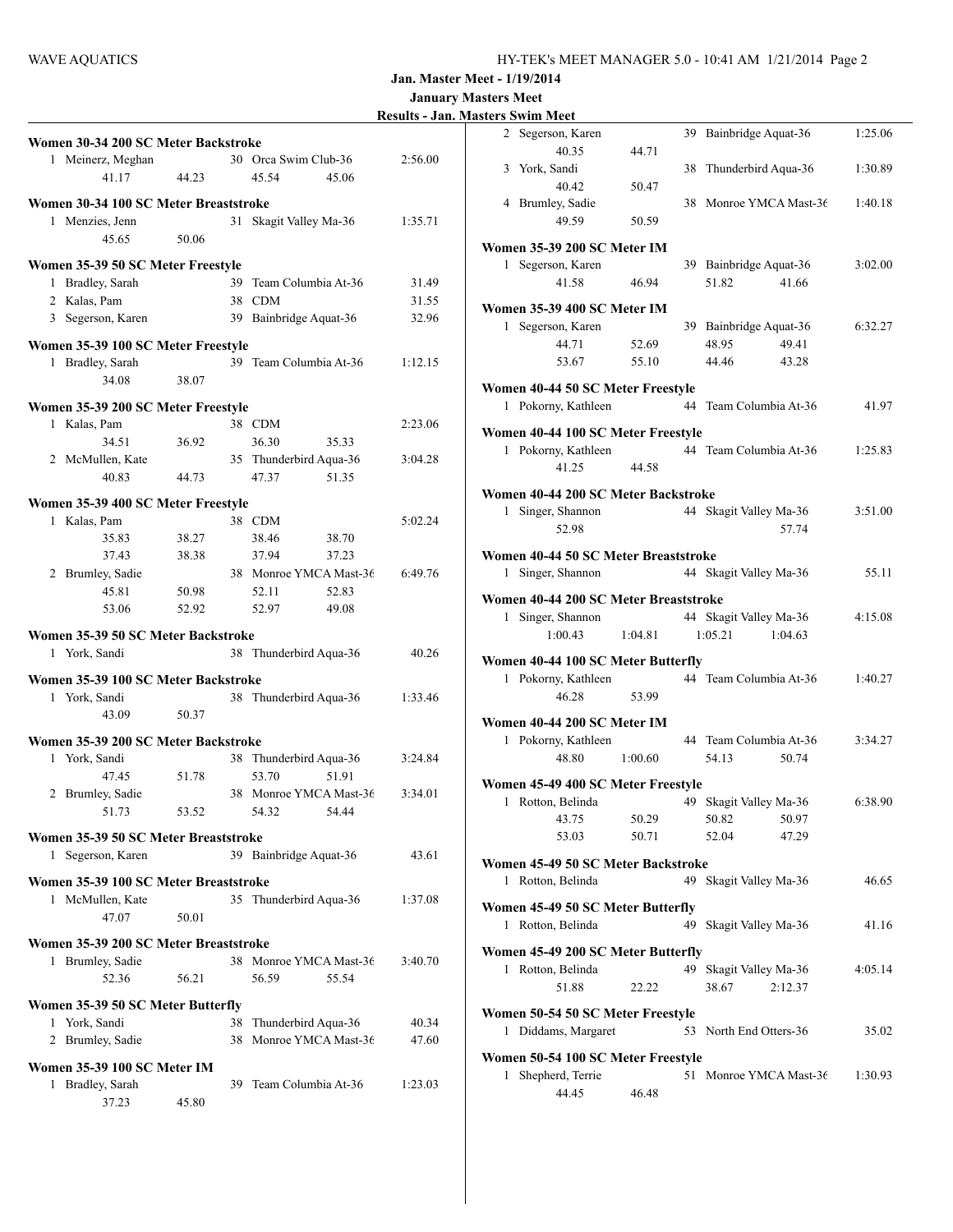|  |  | <b>Results - Jan. Masters Swim Meet</b> |  |  |
|--|--|-----------------------------------------|--|--|
|--|--|-----------------------------------------|--|--|

| Women 50-54 200 SC Meter Freestyle    |    |                                              |         |
|---------------------------------------|----|----------------------------------------------|---------|
| Shepherd, Terrie<br>1                 |    | 51 Monroe YMCA Mast-36                       | 3:29.26 |
| 48.38<br>53.94                        |    | 50.91<br>56.03                               |         |
| Women 50-54 400 SC Meter Freestyle    |    |                                              |         |
| 1 Newland, Lisa                       |    | 52 Puget Sound Mast-36                       | 7:15.03 |
| 44.08<br>50.69                        |    | 53.88<br>56.21                               |         |
| 57.37<br>57.58                        |    | 58.23<br>56.99                               |         |
| Women 50-54 50 SC Meter Backstroke    |    |                                              |         |
| 1 Diddams, Margaret                   |    | 53 North End Otters-36                       | 40.76   |
| 2 Newland, Lisa                       |    | 52 Puget Sound Mast-36                       | 49.59   |
|                                       |    |                                              |         |
| Women 50-54 200 SC Meter Breaststroke |    |                                              |         |
| 1 Shepherd, Terrie                    |    | 51 Monroe YMCA Mast-36                       | 4:01.87 |
| 54.67<br>1:01.98                      |    | 1:03.14<br>1:02.08                           |         |
| Women 50-54 50 SC Meter Butterfly     |    |                                              |         |
| 1 Diddams, Margaret                   |    | 53 North End Otters-36                       | 41.78   |
| 2 Newland, Lisa                       | 52 | Puget Sound Mast-36                          | 51.42   |
| Women 50-54 100 SC Meter IM           |    |                                              |         |
| 1 Shepherd, Terrie                    | 51 | Monroe YMCA Mast-36                          | 1:42.79 |
| 49.90<br>52.89                        |    |                                              |         |
|                                       |    |                                              |         |
| <b>Women 50-54 200 SC Meter IM</b>    |    |                                              |         |
| 1 Newland, Lisa<br>32.04<br>20.65     |    | 52 Puget Sound Mast-36<br>1:38.88<br>1:19.94 | 3:51.51 |
|                                       |    |                                              |         |
| Women 55-59 50 SC Meter Freestyle     |    |                                              |         |
| 1 Russak, Renee                       |    | 55 Bellevue Club-36                          | 36.99   |
| 2 Zappone, Peggy                      |    | 56 Skagit Valley Ma-36                       | 39.03   |
| 3 Underbrink, Mary                    |    | 55 Lake Washington-36                        | 41.03   |
| Women 55-59 100 SC Meter Freestyle    |    |                                              |         |
| 1 Russak, Renee                       |    | 55 Bellevue Club-36                          | 1:24.42 |
| 39.14<br>45.28                        |    |                                              |         |
| 2 Zappone, Peggy                      |    | 56 Skagit Valley Ma-36                       | 1:29.45 |
| 40.57<br>48.88                        |    |                                              |         |
| 3 Underbrink, Mary                    |    | 55 Lake Washington-36                        | 1:34.83 |
| 44.31<br>50.52                        |    |                                              |         |
| Women 55-59 400 SC Meter Freestyle    |    |                                              |         |
| 1 Bailey, Ann                         |    | 58 Port Townsend Ma-36                       | 6:53.01 |
| 44.60<br>51.58                        |    | 53.11<br>53.21                               |         |
| 52.71<br>53.01                        |    | 53.05<br>51.74                               |         |
| Women 55-59 50 SC Meter Breaststroke  |    |                                              |         |
| Chapman, Linda<br>1                   |    | 58 Lake Washington-36                        | 44.48   |
| 2 Zappone, Peggy                      | 56 | Skagit Valley Ma-36                          | 47.92   |
| Women 55-59 100 SC Meter Breaststroke |    |                                              |         |
| 1 Chapman, Linda                      |    | 58 Lake Washington-36                        | 1:37.17 |
| 46.68<br>50.49                        |    |                                              |         |
| 2 Zappone, Peggy                      |    | 56 Skagit Valley Ma-36                       | 1:50.73 |
| 51.15<br>59.58                        |    |                                              |         |
|                                       |    |                                              |         |
| Women 55-59 200 SC Meter Breaststroke |    |                                              |         |
| 1 Chapman, Linda<br>47.92<br>53.62    |    | 58 Lake Washington-36<br>54.39<br>53.96      | 3:29.89 |
|                                       |    |                                              |         |
| Women 55-59 50 SC Meter Butterfly     |    |                                              |         |
| Bailey, Ann<br>1                      | 58 | Port Townsend Ma-36                          | 44.10   |
|                                       |    |                                              |         |

| Women 55-59 100 SC Meter Butterfly                                     |         |                                              |         |
|------------------------------------------------------------------------|---------|----------------------------------------------|---------|
| $\mathbf{1}$<br>Bailey, Ann<br>44.09                                   | 54.52   | 58 Port Townsend Ma-36                       | 1:38.61 |
| Women 55-59 200 SC Meter Butterfly                                     |         |                                              |         |
| 1 Bailey, Ann<br>50.15                                                 | 58.16   | 58 Port Townsend Ma-36<br>1:02.54<br>1:01.55 | 3:52.40 |
| Women 55-59 100 SC Meter IM                                            |         |                                              |         |
| 1 Zappone, Peggy<br>46.85                                              | 53.31   | 56 Skagit Valley Ma-36                       | 1:40.16 |
| 2 Underbrink, Mary<br>53.48                                            | 56.18   | 55 Lake Washington-36                        | 1:49.66 |
| Women 55-59 200 SC Meter IM                                            |         |                                              |         |
| 1 Underbrink, Mary<br>58.60                                            | 1:09.85 | 55 Lake Washington-36<br>52.64<br>1:05.63    | 4:06.72 |
|                                                                        |         |                                              |         |
| Women 60-64 50 SC Meter Butterfly<br>1 Davis, Charlotte                |         | 64 Lake Washington-36                        | 34.79   |
| Women 60-64 100 SC Meter IM<br>1 Davis, Charlotte                      |         | 64 Lake Washington-36                        | 1:20.86 |
| Women 65-69 100 SC Meter Freestyle                                     |         |                                              |         |
| Dillon, Sally<br>1<br>40.60                                            | 42.71   | 68 Bellevue Club-36                          | 1:23.31 |
| Women 65-69 200 SC Meter Freestyle                                     |         |                                              |         |
| 1 Dillon, Sally                                                        |         | 68 Bellevue Club-36                          | 3:00.38 |
| 42.08                                                                  | 45.47   | 46.40<br>46.43                               |         |
| Women 65-69 400 SC Meter Freestyle                                     |         |                                              |         |
| 1 Dillon, Sally                                                        |         | 68 Bellevue Club-36                          | 6:22.16 |
| 43.06                                                                  | 47.35   | 48.40<br>49.38                               |         |
| 49.35                                                                  | 49.63   | 48.71<br>46.28                               |         |
| Women 65-69 50 SC Meter Breaststroke<br>1 Pierson, Ginger              |         | 68 Oregon Masters-37                         | 46.80   |
|                                                                        |         |                                              |         |
| Women 65-69 100 SC Meter Breaststroke                                  |         |                                              |         |
| 1 Pierson, Ginger<br>49.38                                             | 53.04   | 68 Oregon Masters-37                         | 1:42.42 |
| Women 65-69 200 SC Meter Breaststroke                                  |         |                                              |         |
| 1 Pierson, Ginger                                                      |         | 68 Oregon Masters-37                         | 3:38.73 |
| 50.88                                                                  | 55.82   | 57.43<br>54.60                               |         |
| Women 65-69 100 SC Meter IM                                            |         |                                              |         |
| 1 Pierson, Ginger<br>49.98                                             | 50.50   | 68 Oregon Masters-37                         | 1:40.48 |
| Women 65-69 200 SC Meter IM                                            |         |                                              |         |
| 1 Pierson, Ginger                                                      |         | 68 Oregon Masters-37                         | 3:39.61 |
| 52.51                                                                  | 58.68   | 56.15<br>52.27                               |         |
| Women 70-74 50 SC Meter Freestyle<br>$\mathbf{1}$<br>McKinnon, Suzanne |         | 74 Montana Masters-31                        | 1:04.50 |
|                                                                        |         |                                              |         |
| Women 70-74 50 SC Meter Backstroke<br>1 McKinnon, Suzanne              |         | 74 Montana Masters-31                        | 1:13.51 |
| Women 70-74 200 SC Meter Backstroke                                    |         |                                              |         |
| 1<br>McKinnon, Suzanne                                                 |         | 74 Montana Masters-31                        | 5:40.88 |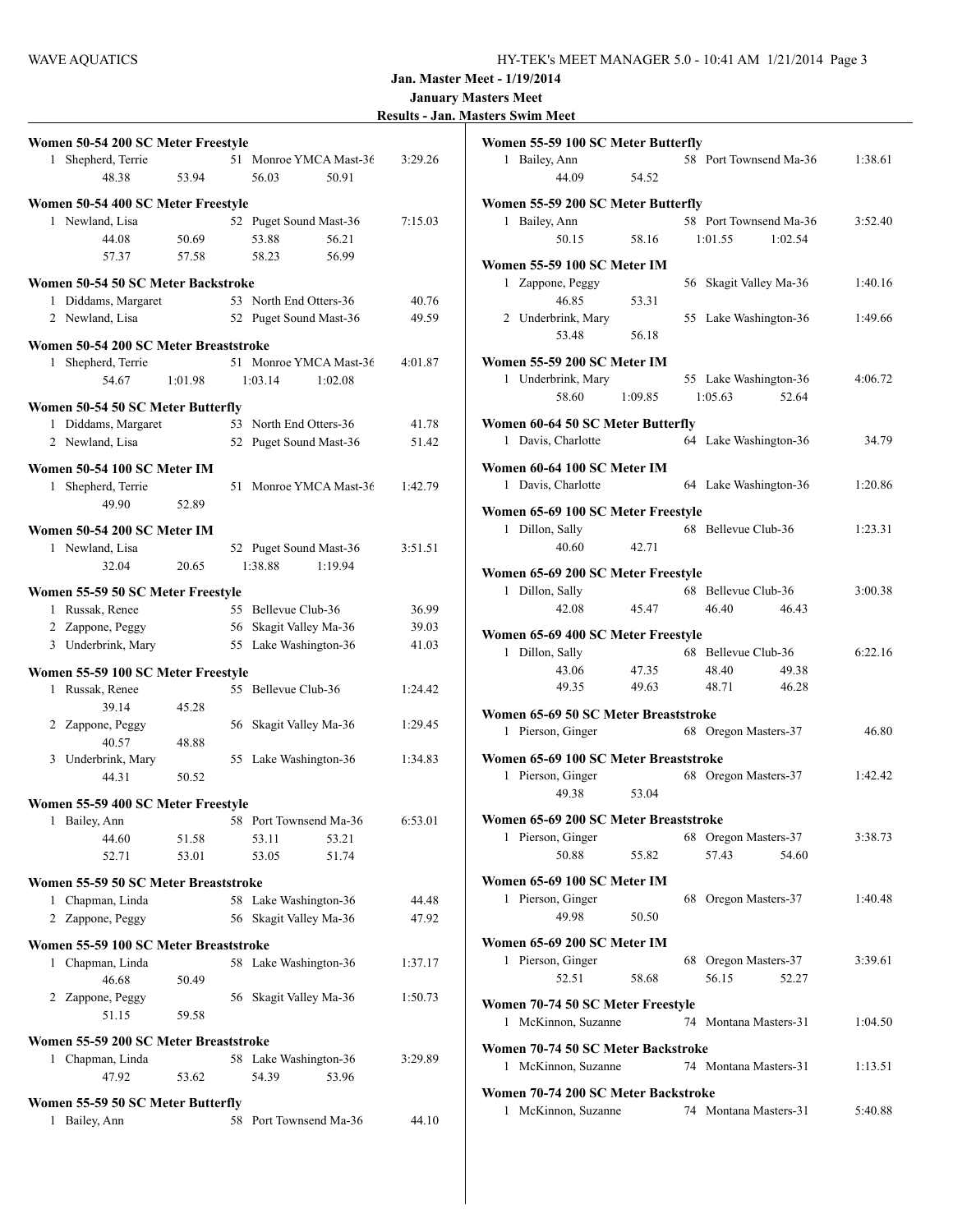|  | <b>Results - Jan. Masters Swim Meet</b> |  |
|--|-----------------------------------------|--|
|  |                                         |  |

| Women 70-74 100 SC Meter Breaststroke<br>1 McKinnon, Suzanne                               |                |    | 74 Montana Masters-31                                    | 3:14.71 |
|--------------------------------------------------------------------------------------------|----------------|----|----------------------------------------------------------|---------|
| 1:32.42                                                                                    | 1:42.29        |    |                                                          |         |
| Men 18-24 50 SC Meter Freestyle<br>1 Hendricks, Dane                                       |                |    | 20 Western Washingt-36                                   | 29.72   |
| Men 18-24 100 SC Meter Freestyle<br>1 Propersi, Jeffrey<br>30.49                           | 34.47          |    | 19 Western Washingt-36                                   | 1:04.96 |
| 2 Hendricks, Dane<br>31.93                                                                 | 34.48          |    | 20 Western Washingt-36                                   | 1:06.41 |
| Men 18-24 200 SC Meter Freestyle                                                           |                |    |                                                          |         |
| 1 Hendricks, Dane<br>33.26                                                                 | 38.38          |    | 20 Western Washingt-36<br>41.01<br>39.55                 | 2:32.20 |
| Men 18-24 50 SC Meter Backstroke                                                           |                |    |                                                          |         |
| 1 Propersi, Jeffrey                                                                        |                |    | 19 Western Washingt-36                                   | 32.98   |
| Men 18-24 100 SC Meter Backstroke<br>1 Propersi, Jeffrey<br>35.68                          | 38.94          |    | 19 Western Washingt-36                                   | 1:14.62 |
| Men 18-24 50 SC Meter Breaststroke                                                         |                |    |                                                          |         |
| 1 McAdams, Keegan W                                                                        |                |    | 23 Skagit Valley Ma-36                                   | 42.52   |
| Men 18-24 100 SC Meter Breaststroke<br>1 McAdams, Keegan W 23 Skagit Valley Ma-36<br>42.69 | 50.37          |    |                                                          | 1:33.06 |
| Men 18-24 100 SC Meter IM<br>1 McAdams, Keegan W<br>38.00                                  | 47.83          |    | 23 Skagit Valley Ma-36                                   | 1:25.83 |
| Men 18-24 200 SC Meter IM<br>1 McAdams, Keegan W<br>42.89                                  | 48.71          |    | 23 Skagit Valley Ma-36<br>54.60<br>56.35                 | 3:22.55 |
| Men 25-29 50 SC Meter Breaststroke                                                         |                |    |                                                          |         |
| 1 Hunter, Jason                                                                            |                | 28 | Thunderbird Aqua-36                                      | 33.85   |
| 2 Robertson, Ryan                                                                          |                |    | 28 Orca Swim Club-36                                     | 39.18   |
| Men 25-29 100 SC Meter Breaststroke<br>1 Robertson, Ryan 28 Orca Swim Club-36<br>40.63     | 47.67          |    |                                                          | 1:28.30 |
| Men 25-29 200 SC Meter Breaststroke                                                        |                |    |                                                          |         |
| 1 Robertson, Ryan<br>46.81                                                                 | 51.25          |    | 28 Orca Swim Club-36<br>52.90<br>53.58                   | 3:24.54 |
| Men 25-29 200 SC Meter Butterfly                                                           |                |    |                                                          |         |
| 1 Hunter, Jason<br>35.57                                                                   | 41.28          | 28 | Thunderbird Aqua-36<br>45.21<br>43.79                    | 2:45.85 |
| Men 30-34 50 SC Meter Freestyle                                                            |                |    |                                                          |         |
| 1 Block, Jonathan                                                                          |                |    | 32 Lynnwood Sharks-36                                    | 32.25   |
| Men 30-34 400 SC Meter Freestyle                                                           |                |    |                                                          |         |
| Jones, Brock<br>1<br>33.32<br>37.89                                                        | 37.07<br>38.01 |    | 33 Orca Swim Club-36<br>38.31<br>38.18<br>37.42<br>36.06 | 4:56.26 |
|                                                                                            |                |    |                                                          |         |

|              | Men 30-34 100 SC Meter Backstroke   |       |    |                         |         |
|--------------|-------------------------------------|-------|----|-------------------------|---------|
|              | 1 Jones, Brock                      |       | 33 | Orca Swim Club-36       | 1:16.57 |
|              | 37.00                               | 39.57 |    |                         |         |
|              |                                     |       |    |                         |         |
|              | Men 30-34 50 SC Meter Breaststroke  |       |    |                         |         |
| $\mathbf{1}$ | Jones, Brock                        |       |    | 33 Orca Swim Club-36    | 38.61   |
|              | Men 30-34 100 SC Meter Breaststroke |       |    |                         |         |
|              | 1 Jones, Brock                      |       |    | 33 Orea Swim Club-36    | 1:23.46 |
|              | 39.60                               | 43.86 |    |                         |         |
|              | Men 30-34 50 SC Meter Butterfly     |       |    |                         |         |
|              | 1 Block, Jonathan                   |       |    | 32 Lynnwood Sharks-36   | 37.41   |
|              |                                     |       |    |                         |         |
|              | <b>Men 30-34 100 SC Meter IM</b>    |       |    |                         |         |
|              | 1 Block, Jonathan                   |       |    | 32 Lynnwood Sharks-36   | 1:23.09 |
|              | 38.60                               | 44.49 |    |                         |         |
|              | Men 40-44 50 SC Meter Freestyle     |       |    |                         |         |
|              | 1 Proietti, Benedetto               |       | 41 | Puget Sound Mast-36     | 27.71   |
|              | 2 Hooper, James                     |       |    | 43 Can-0                | 28.73   |
|              | 3 Castle, Matt                      |       | 43 | Thunderbird Aqua-36     | 28.92   |
|              | 4 Prudhomme, Philip                 |       | 44 | Thunderbird Aqua-36     | 33.03   |
|              |                                     |       |    |                         |         |
|              | Men 40-44 100 SC Meter Freestyle    |       |    |                         |         |
|              | 1 Castle, Matt                      |       | 43 | Thunderbird Aqua-36     | 1:09.99 |
|              | 32.98                               | 37.01 |    |                         |         |
|              | 2 Prudhomme, Philip                 |       |    | 44 Thunderbird Aqua-36  | 1:18.83 |
|              | 37.66                               | 41.17 |    |                         |         |
|              | Men 40-44 200 SC Meter Freestyle    |       |    |                         |         |
|              | 1 Robinson, Dale                    |       |    | 40 VPSC-0               | 2:19.72 |
|              | 32.98                               | 35.46 |    | 35.81<br>35.47          |         |
|              | 2 Castle, Matt                      |       | 43 | Thunderbird Aqua-36     | 2:39.93 |
|              | 35.00                               |       |    | 12.58                   |         |
|              |                                     |       |    |                         |         |
|              | Men 40-44 400 SC Meter Freestyle    |       |    |                         |         |
|              | 1 Nelson, Kirk                      |       | 44 | Husky Masters-36        | 4:27.17 |
|              | 31.29<br>34.22                      | 33.17 |    | 33.46<br>33.86<br>33.92 |         |
|              |                                     | 34.35 |    | 32.90                   |         |
|              | 2 Jelen, Doug                       | 35.92 |    | 41 Puget Sound Mast-36  | 4:51.36 |
|              | 32.82<br>37.39                      |       |    | 36.56<br>37.60          |         |
|              |                                     | 36.99 |    | 36.79<br>37.29          |         |
|              | 3 Robinson, Dale                    |       |    | 40 VPSC-0               | 5:00.50 |
|              | 34.18                               | 37.23 |    | 38.01<br>38.33          |         |
|              | 38.22                               | 38.64 |    | 38.52<br>37.37          |         |
|              | Men 40-44 50 SC Meter Backstroke    |       |    |                         |         |
| 1            | Jelen, Doug                         |       | 41 | Puget Sound Mast-36     | 31.37   |
|              | 2 Prudhomme, Philip                 |       | 44 | Thunderbird Aqua-36     | 44.97   |
|              | Men 40-44 100 SC Meter Backstroke   |       |    |                         |         |
| 1            | Jelen, Doug                         |       | 41 | Puget Sound Mast-36     | 1:07.39 |
|              | 32.23                               | 35.16 |    |                         |         |
|              |                                     |       |    |                         |         |
|              | Men 40-44 200 SC Meter Backstroke   |       |    |                         |         |
| 1            | Jelen, Doug                         |       | 41 | Puget Sound Mast-36     | 2:27.55 |
|              | 33.92                               | 37.41 |    | 38.57<br>37.65          |         |
|              | 2 Nelson, Kirk                      |       |    | 44 Husky Masters-36     | 2:30.97 |
|              | 36.44                               | 37.67 |    | 38.63<br>38.23          |         |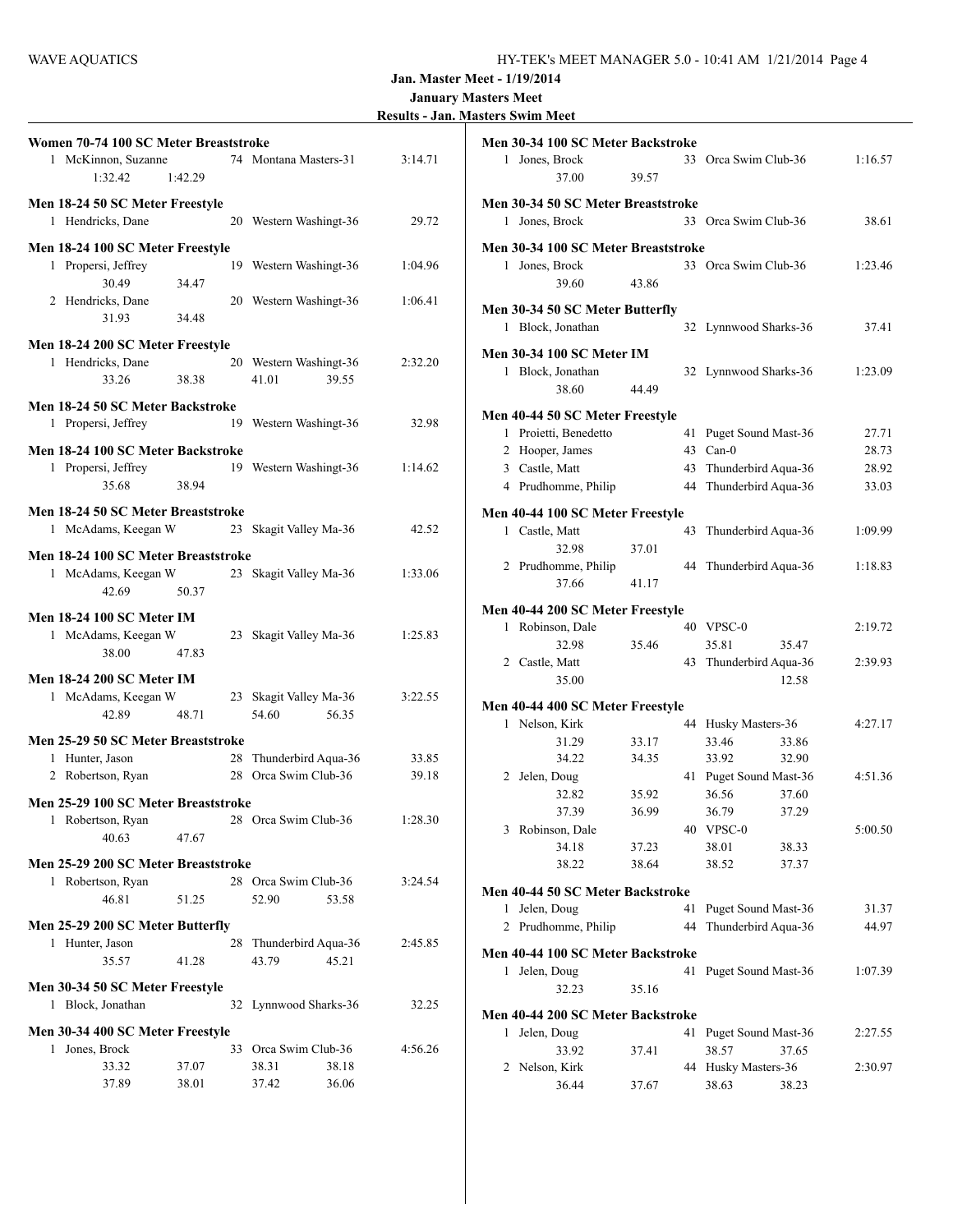|  | <b>Results - Jan. Masters Swim Meet</b> |
|--|-----------------------------------------|
|  |                                         |

|   | Men 40-44 50 SC Meter Breaststroke  |       |    |                        |       |         |
|---|-------------------------------------|-------|----|------------------------|-------|---------|
|   | 1 Hooper, James                     |       |    | 43 Can-0               |       | 33.03   |
|   | 2 Dahl, James                       |       | 40 | Skagit Valley Ma-36    |       | 48.13   |
|   |                                     |       |    | 44 Thunderbird Aqua-36 |       |         |
|   | 3 Prudhomme, Philip                 |       |    |                        |       | 59.13   |
|   | Men 40-44 100 SC Meter Breaststroke |       |    |                        |       |         |
|   | 1 Hooper, James                     |       |    | 43 Can-0               |       | 1:14.07 |
|   | 35.08                               | 38.99 |    |                        |       |         |
|   | 2 Nelson, Kirk                      |       | 44 | Husky Masters-36       |       | 1:21.26 |
|   | 38.99                               | 42.27 |    |                        |       |         |
| 3 | Dahl, James                         |       | 40 | Skagit Valley Ma-36    |       | 1:44.37 |
|   | 50.08                               | 54.29 |    |                        |       |         |
|   | Men 40-44 200 SC Meter Breaststroke |       |    |                        |       |         |
|   | 1 Hooper, James                     |       |    | 43 Can-0               |       | 2:48.16 |
|   | 38.06                               | 43.38 |    | 44.08                  | 42.64 |         |
|   | 2 Robinson, Dale                    |       |    | 40 VPSC-0              |       | 2:58.95 |
|   | 40.84                               | 45.91 |    | 46.62                  | 45.58 |         |
| 3 | Dahl, James                         |       |    | 40 Skagit Valley Ma-36 |       | 3:47.58 |
|   | 52.64                               | 57.60 |    | 58.53                  | 58.81 |         |
|   |                                     |       |    |                        |       |         |
|   | Men 40-44 50 SC Meter Butterfly     |       |    |                        |       |         |
|   | 1 Castle, Matt                      |       | 43 | Thunderbird Aqua-36    |       | 32.63   |
|   | Men 40-44 100 SC Meter Butterfly    |       |    |                        |       |         |
|   | 1 Nelson, Kirk                      |       | 44 | Husky Masters-36       |       | 1:07.52 |
|   | 31.78                               | 35.74 |    |                        |       |         |
|   |                                     |       |    |                        |       |         |
|   | <b>Men 40-44 100 SC Meter IM</b>    |       |    |                        |       |         |
|   | 1 Castle, Matt                      |       | 43 | Thunderbird Aqua-36    |       | 1:18.84 |
|   | 36.88                               | 41.96 |    |                        |       |         |
|   | 2 Dahl, James                       |       | 40 | Skagit Valley Ma-36    |       | 1:35.67 |
|   | 47.82                               | 47.85 |    |                        |       |         |
|   | <b>Men 40-44 200 SC Meter IM</b>    |       |    |                        |       |         |
|   | 1 Robinson, Dale                    |       |    | 40 VPSC-0              |       | 2:39.51 |
|   | 33.27                               | 42.89 |    | 46.08                  | 37.27 |         |
|   |                                     |       |    |                        |       |         |
|   | <b>Men 40-44 400 SC Meter IM</b>    |       |    |                        |       |         |
|   | 1 Jelen, Doug                       |       | 41 | Puget Sound Mast-36    |       | 5:35.76 |
|   | 34.95                               | 38.71 |    | 44.07                  | 42.31 |         |
|   | 49.15                               | 50.97 |    | 38.52                  | 37.08 |         |
|   | Men 45-49 50 SC Meter Freestyle     |       |    |                        |       |         |
| 1 | Briggs, Sandy                       |       |    | 48 Can-0               |       | 31.61   |
|   | 2 Methner, Bradly                   |       | 48 | Skagit Valley Ma-36    |       | 34.88   |
|   |                                     |       |    |                        |       |         |
|   | Men 45-49 100 SC Meter Freestyle    |       |    |                        |       |         |
|   | 1 Briggs, Sandy                     |       |    | 48 Can-0               |       | 1:12.23 |
|   | 34.52                               | 37.71 |    |                        |       |         |
|   | 2 Methner, Bradly                   |       | 48 | Skagit Valley Ma-36    |       | 1:21.97 |
|   | 39.34                               | 42.63 |    |                        |       |         |
|   | Men 45-49 200 SC Meter Freestyle    |       |    |                        |       |         |
|   | 1 Briggs, Sandy                     |       |    | 48 Can-0               |       | 2:49.02 |
|   | 37.06                               | 42.81 |    | 45.52                  | 43.63 |         |
|   |                                     |       |    |                        |       |         |
|   | Men 45-49 200 SC Meter Backstroke   |       |    |                        |       |         |
| 1 | Ruiter, Steven                      |       | 49 | Washington Athle-36    |       | 2:33.14 |
|   | 36.72                               | 38.30 |    | 39.47                  | 38.65 |         |
|   |                                     |       |    |                        |       |         |

|   | Men 45-49 50 SC Meter Breaststroke                   |         |    |                                           |         |
|---|------------------------------------------------------|---------|----|-------------------------------------------|---------|
|   | 1 Briggs, Sandy                                      |         |    | 48 Can-0                                  | 42.24   |
|   | 2 Ness, Kerry                                        |         |    | 45 Skagit Valley Ma-36                    | 44.12   |
|   | Men 45-49 100 SC Meter Breaststroke                  |         |    |                                           |         |
|   | 1 Ness, Kerry                                        |         |    | 45 Skagit Valley Ma-36                    | 1:38.56 |
|   | 47.33                                                | 51.23   |    |                                           |         |
|   |                                                      |         |    |                                           |         |
|   | Men 45-49 200 SC Meter Breaststroke                  |         |    |                                           |         |
|   | 1 Ness, Kerry<br>50.99                               | 55.11   |    | 45 Skagit Valley Ma-36<br>56.45<br>55.22  | 3:37.77 |
|   |                                                      |         |    |                                           |         |
|   | Men 45-49 50 SC Meter Butterfly                      |         |    |                                           |         |
|   | 1 Methner, Bradly                                    |         | 48 | Skagit Valley Ma-36                       | 43.51   |
|   | Men 45-49 100 SC Meter Butterfly                     |         |    |                                           |         |
|   | 1 Ruiter, Steven                                     |         |    | 49 Washington Athle-36                    | 1:08.35 |
|   | 32.60                                                | 35.75   |    |                                           |         |
|   | Men 45-49 200 SC Meter Butterfly                     |         |    |                                           |         |
|   | 1 Ruiter, Steven                                     |         |    | 49 Washington Athle-36                    | 2:32.95 |
|   | 32.81                                                | 37.42   |    | 43.02<br>39.70                            |         |
|   |                                                      |         |    |                                           |         |
|   | Men 45-49 100 SC Meter IM                            |         | 49 |                                           |         |
|   | 1 Ruiter, Steven<br>33.63                            | 37.99   |    | Washington Athle-36                       | 1:11.62 |
|   | 2 Ness, Kerry                                        |         | 45 | Skagit Valley Ma-36                       | 1:30.85 |
|   | 42.60                                                | 48.25   |    |                                           |         |
|   | 3 Methner, Bradly                                    |         | 48 | Skagit Valley Ma-36                       | 1:34.87 |
|   | 43.22                                                | 51.65   |    |                                           |         |
|   |                                                      |         |    |                                           |         |
|   | <b>Men 45-49 400 SC Meter IM</b><br>1 Ruiter, Steven |         |    | 49 Washington Athle-36                    | 5:20.07 |
|   | 33.82                                                | 37.89   |    | 41.78<br>41.02                            |         |
|   | 46.49                                                | 46.00   |    | 37.10<br>35.97                            |         |
|   |                                                      |         |    |                                           |         |
|   | Men 50-54 50 SC Meter Freestyle<br>1 Yarrow, Mike    |         |    |                                           | 36.98   |
|   |                                                      |         | 53 | Skagit Valley Ma-36                       |         |
|   | Men 50-54 100 SC Meter Freestyle                     |         |    |                                           |         |
|   | 1 Craig, Rod                                         |         |    | 54 VPSC-0                                 | 1:00.53 |
|   | 29.05                                                | 31.48   |    |                                           |         |
|   | 2 Yarrow, Mike                                       |         | 53 | Skagit Valley Ma-36                       | 1:21.53 |
|   | 46.06                                                | 35.47   | 51 | Monroe YMCA Mast-36                       |         |
|   | 3 Harai, Michael<br>41.95                            | 43.81   |    |                                           | 1:25.76 |
|   |                                                      |         |    |                                           |         |
|   | Men 50-54 200 SC Meter Freestyle                     |         |    |                                           |         |
|   | 1 Yarrow, Mike                                       |         | 53 | Skagit Valley Ma-36                       | 2:59.35 |
|   | 38.67                                                | 43.90   |    | 48.91<br>47.87                            |         |
|   | Men 50-54 400 SC Meter Freestyle                     |         |    |                                           |         |
|   | 1 Craig, Rod                                         |         | 54 | VPSC-0                                    | 4:40.87 |
|   | 32.27                                                | 35.42   |    | 35.35<br>35.26                            |         |
|   | 35.90                                                | 35.55   |    | 1:11.12                                   |         |
| 2 | Yarrow, Mike                                         |         | 53 | Skagit Valley Ma-36                       | 6:27.37 |
|   | 41.69                                                | 46.37   |    | 49.62<br>50.02                            |         |
|   | 51.11                                                | 50.87   |    | 50.14<br>47.55                            |         |
| 3 | Stevens, Thomas<br>54.05                             | 58.35   | 53 | Thunderbird Aqua-36<br>1:02.28<br>1:01.26 | 8:18.37 |
|   | 1:02.94                                              | 1:05.05 |    | 2:14.44                                   |         |
|   |                                                      |         |    |                                           |         |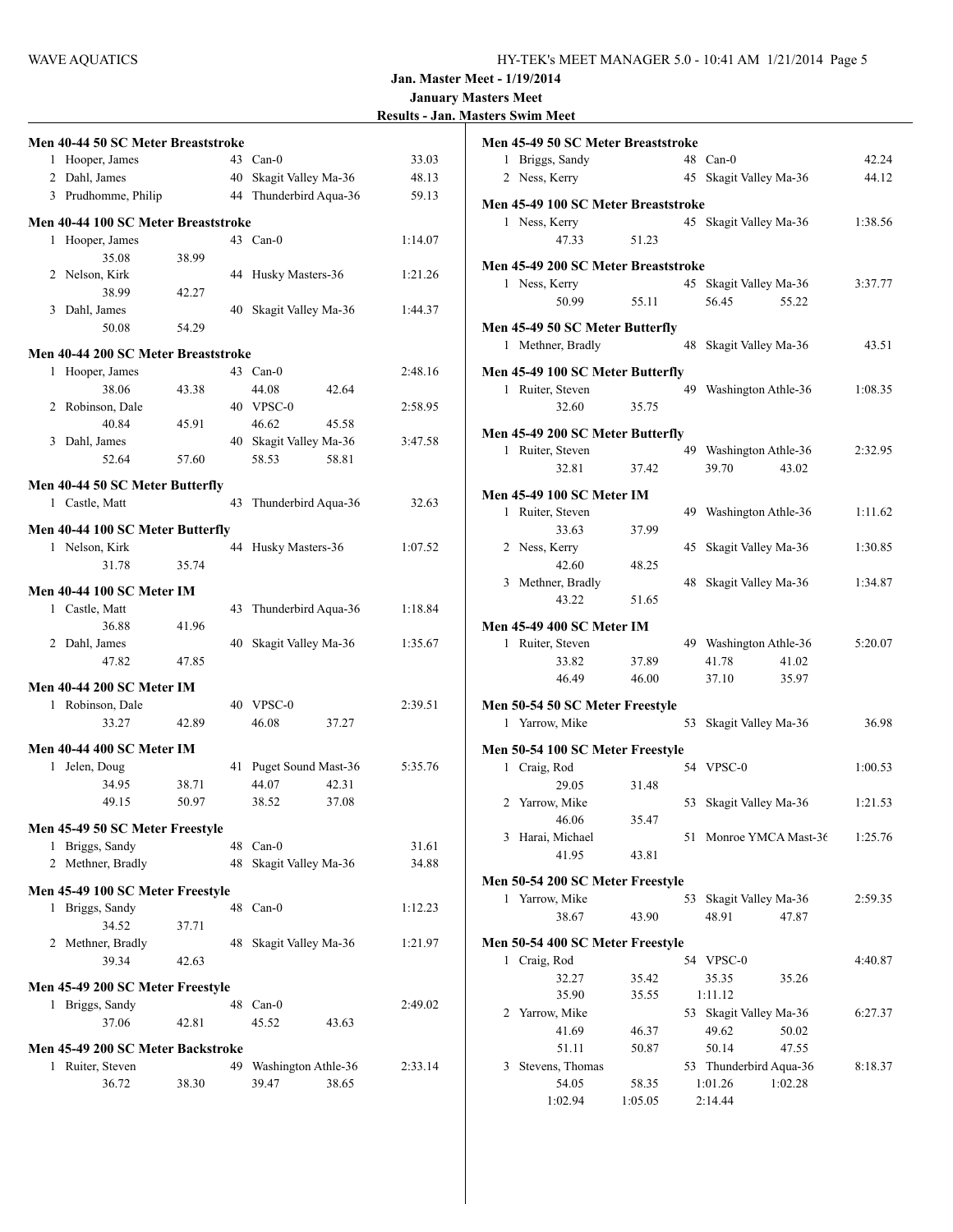|                                                  |       |    |                        |         | <b>January Masters Meet</b><br><b>Results - Jan. Masters Swim Meet</b> |
|--------------------------------------------------|-------|----|------------------------|---------|------------------------------------------------------------------------|
|                                                  |       |    |                        |         | 2 Ikeda, Paul                                                          |
| Men 50-54 50 SC Meter Backstroke                 |       |    |                        |         | 44.12                                                                  |
| 1 Haynie, Carl                                   |       |    | 54 Team Columbia At-36 | 31.84   | 52.1                                                                   |
| 2 Phillips, Dan L                                |       |    | 51 Lake Washington-36  | 32.66   |                                                                        |
| 3 Yarrow, Mike                                   |       | 53 | Skagit Valley Ma-36    | 47.40   | Men 55-59 100 S                                                        |
| 4 Harai, Michael                                 |       | 51 | Monroe YMCA Mast-36    | 49.00   | 1 Hofferth, Br<br>1:53.2                                               |
| Men 50-54 100 SC Meter Backstroke                |       |    |                        |         |                                                                        |
| 1 Haynie, Carl                                   |       |    | 54 Team Columbia At-36 | 1:08.20 | Men 55-59 200 S                                                        |
| 33.51                                            | 34.69 |    |                        |         | 1 Underbrink,                                                          |
| Men 50-54 200 SC Meter Backstroke                |       |    |                        |         | 46.1<br>2 Hofferth, Br                                                 |
| 1 Haynie, Carl                                   |       |    | 54 Team Columbia At-36 | 2:34.59 | 47.11                                                                  |
| 36.08                                            | 38.81 |    | 40.74<br>38.96         |         |                                                                        |
| Men 50-54 50 SC Meter Breaststroke               |       |    |                        |         | Men 55-59 50 SC                                                        |
| 1 Phillips, Dan L                                |       |    | 51 Lake Washington-36  | 33.08   | 1 Cary, Dale                                                           |
| 2 Haynie, Carl                                   |       |    | 54 Team Columbia At-36 | 34.95   | 2 Ikeda, Paul                                                          |
| 3 Sonoda, Rod                                    |       |    | 54 Orca Swim Club-36   | 45.38   | 3 Hofferth, Br                                                         |
| 4 Harai, Michael                                 |       |    | 51 Monroe YMCA Mast-36 | 46.91   | Men 55-59 100 S                                                        |
| 5 Stevens, Thomas                                |       |    | 53 Thunderbird Aqua-36 | 57.62   | 1 Ikeda, Paul                                                          |
| Men 50-54 100 SC Meter Breaststroke              |       |    |                        |         | 47.9                                                                   |
| 1 Sonoda, Rod                                    |       |    | 54 Orca Swim Club-36   | 1:40.94 | Men 55-59 200 S                                                        |
| 47.72                                            | 53.22 |    |                        |         | 1 Underbrink.                                                          |
| 2 Harai, Michael                                 |       |    | 51 Monroe YMCA Mast-36 | 1:42.73 | 45.6                                                                   |
| 50.11                                            | 52.62 |    |                        |         | 2 Ikeda, Paul                                                          |
| Men 50-54 50 SC Meter Butterfly                  |       |    |                        |         | 51.6                                                                   |
| 1 Phillips, Dan L                                |       |    | 51 Lake Washington-36  | 29.31   | Men 55-59 50 SC                                                        |
| 2 Sonoda, Rod                                    |       |    | 54 Orca Swim Club-36   | 45.16   | 1 Cary, Dale                                                           |
| 3 Stevens, Thomas                                |       |    | 53 Thunderbird Aqua-36 | 58.17   | 2 Underbrink,                                                          |
|                                                  |       |    |                        |         |                                                                        |
| Men 50-54 100 SC Meter Butterfly                 |       |    |                        |         | Men 55-59 100 S<br>1 Cary, Dale                                        |
| 1 Craig, Rod                                     |       |    | 54 VPSC-0              | 1:07.78 | 38.0                                                                   |
| 31.91<br>2 Phillips, Dan L                       | 35.87 |    | 51 Lake Washington-36  | 1:09.28 | 2 Underbrink,                                                          |
| 32.32                                            | 36.96 |    |                        |         | 40.0                                                                   |
|                                                  |       |    |                        |         | 3 Hofferth, Br                                                         |
| Men 50-54 200 SC Meter Butterfly                 |       |    |                        |         | 44.72                                                                  |
| 1 Phillips, Dan L                                |       |    | 51 Lake Washington-36  | 2:31.77 |                                                                        |
| 34.31                                            | 37.54 |    | 39.40<br>40.52         |         | Men 55-59 200 S<br>1 Underbrink,                                       |
| Men 55-59 50 SC Meter Freestyle                  |       |    |                        |         | 43.7                                                                   |
| 1 Fritschen, Tom                                 |       |    | 58 West Coast Aquat-36 | 36.78   | 2 Ikeda, Paul                                                          |
| 2 Waterbury, Chip                                |       |    | 59 Orca Swim Club-36   | 44.18   | 27.10                                                                  |
| Men 55-59 100 SC Meter Freestyle                 |       |    |                        |         | Men 55-59 400 S                                                        |
| 1 Rogers, Randy                                  |       |    | 56 Bainbridge Aquat-36 | 1:04.46 | 1 Rogers, Ran                                                          |
| 30.99                                            | 33.47 |    |                        |         | 34.8                                                                   |
| 2 Waterbury, Chip                                |       |    | 59 Orca Swim Club-36   | 1:39.16 | 52.2                                                                   |
| 48.35                                            | 50.81 |    |                        |         |                                                                        |
| Men 55-59 200 SC Meter Freestyle                 |       |    |                        |         | Men 60-64 50 SC                                                        |
| 1 Cary, Dale                                     |       |    | 57 Everett Masters-36  | 2:30.50 | 1 Kendrick, Ji                                                         |
| 34.09                                            | 37.87 |    | 39.98<br>38.56         |         | 2 Olsen, Steve<br>3 Breit, Joe                                         |
|                                                  |       |    |                        |         |                                                                        |
| Men 55-59 400 SC Meter Freestyle<br>1 Cary, Dale |       |    | 57 Everett Masters-36  | 5:20.68 | Men 60-64 100 S                                                        |
| 36.52                                            | 39.92 |    | 40.50<br>41.42         |         | 1 Kendrick, Ji                                                         |
| 41.44                                            | 40.88 |    | 40.37<br>39.63         |         | 30.9                                                                   |
|                                                  |       |    |                        |         | 2 Vranesh, Jol<br>336'                                                 |
|                                                  |       |    |                        |         |                                                                        |

|   | негу эмпи мест                                        |         |    |                        |         |
|---|-------------------------------------------------------|---------|----|------------------------|---------|
|   | 2 Ikeda, Paul                                         |         |    | 55 Orca Swim Club-36   | 6:39.72 |
|   | 44.12                                                 | 50.43   |    | 51.83<br>50.34         |         |
|   | 52.19                                                 | 51.18   |    | 52.27<br>47.36         |         |
|   | Men 55-59 100 SC Meter Backstroke                     |         |    |                        |         |
|   | 1 Hofferth, Brian                                     |         | 57 | Thunderbird Aqua-36    | 1:31.31 |
|   | 1:53.26                                               |         |    |                        |         |
|   |                                                       |         |    |                        |         |
|   | Men 55-59 200 SC Meter Backstroke                     |         |    |                        |         |
|   | 1 Underbrink, Dan                                     |         |    | 58 Monroe YMCA Mast-36 | 3:13.27 |
|   | 46.16                                                 | 48.82   |    | 50.44<br>47.85         |         |
|   | 2 Hofferth, Brian                                     |         |    | 57 Thunderbird Aqua-36 | 3:16.53 |
|   | 47.13                                                 | 47.29   |    | 50.48<br>51.63         |         |
|   | Men 55-59 50 SC Meter Breaststroke                    |         |    |                        |         |
|   | 1 Cary, Dale                                          |         |    | 57 Everett Masters-36  | 38.48   |
|   | 2 Ikeda, Paul                                         |         |    | 55 Orca Swim Club-36   | 44.35   |
|   | 3 Hofferth, Brian                                     |         |    | 57 Thunderbird Aqua-36 | 47.46   |
|   | Men 55-59 100 SC Meter Breaststroke                   |         |    |                        |         |
|   | 1 Ikeda, Paul                                         |         |    | 55 Orca Swim Club-36   | 1:40.89 |
|   | 47.98                                                 | 52.91   |    |                        |         |
|   |                                                       |         |    |                        |         |
|   | Men 55-59 200 SC Meter Breaststroke                   |         |    |                        |         |
|   | 1 Underbrink, Dan                                     |         |    | 58 Monroe YMCA Mast-36 | 3:16.96 |
|   | 45.68                                                 | 51.19   |    | 50.79<br>49.30         |         |
|   | 2 Ikeda, Paul                                         |         |    | 55 Orea Swim Club-36   | 3:53.35 |
|   | 51.68                                                 | 1:00.49 |    | 1:01.19<br>59.99       |         |
|   | Men 55-59 50 SC Meter Butterfly                       |         |    |                        |         |
|   | 1 Cary, Dale                                          |         |    | 57 Everett Masters-36  | 33.22   |
|   | 2 Underbrink, Dan                                     |         |    | 58 Monroe YMCA Mast-36 | 39.80   |
|   | <b>Men 55-59 100 SC Meter IM</b>                      |         |    |                        |         |
|   | 1 Cary, Dale                                          |         |    | 57 Everett Masters-36  | 1:19.75 |
|   | 38.01                                                 | 41.74   |    |                        |         |
|   | 2 Underbrink, Dan                                     |         |    | 58 Monroe YMCA Mast-36 | 1:23.54 |
|   | 40.00                                                 | 43.54   |    |                        |         |
|   | 3 Hofferth, Brian                                     |         |    | 57 Thunderbird Aqua-36 | 1:31.63 |
|   | 44.72                                                 | 46.91   |    |                        |         |
|   |                                                       |         |    |                        |         |
|   | <b>Men 55-59 200 SC Meter IM</b><br>1 Underbrink, Dan |         |    | 58 Monroe YMCA Mast-36 | 3:04.90 |
|   | 43.71                                                 | 48.97   |    | 52.39<br>39.83         |         |
| 2 | Ikeda, Paul                                           |         | 55 | Orca Swim Club-36      | 3:45.08 |
|   | 27.10                                                 | 18.79   |    | 1:05.71<br>1:53.48     |         |
|   |                                                       |         |    |                        |         |
|   | <b>Men 55-59 400 SC Meter IM</b>                      |         |    |                        |         |
|   | 1 Rogers, Randy                                       |         | 56 | Bainbridge Aquat-36    | 5:40.85 |
|   | 34.85                                                 | 40.38   |    | 43.63<br>42.19         |         |
|   | 52.20                                                 | 52.63   |    | 37.55<br>37.42         |         |
|   | Men 60-64 50 SC Meter Freestyle                       |         |    |                        |         |
| 1 | Kendrick, Jim                                         |         | 62 | Skagit Valley Ma-36    | 29.85   |
| 2 | Olsen, Steve                                          |         | 64 | Thunderbird Aqua-36    | 34.14   |
| 3 | Breit, Joe                                            |         | 61 | Downtown/Bellevu-36    | 49.32   |
|   | Men 60-64 100 SC Meter Freestyle                      |         |    |                        |         |
| 1 | Kendrick, Jim                                         |         | 62 | Skagit Valley Ma-36    | 1:04.36 |
|   | 30.95                                                 | 33.41   |    |                        |         |
| 2 | Vranesh, John                                         |         | 60 | Mercer Island Re-36    | 1:09.29 |
|   | 33.65                                                 | 35.64   |    |                        |         |
|   |                                                       |         |    |                        |         |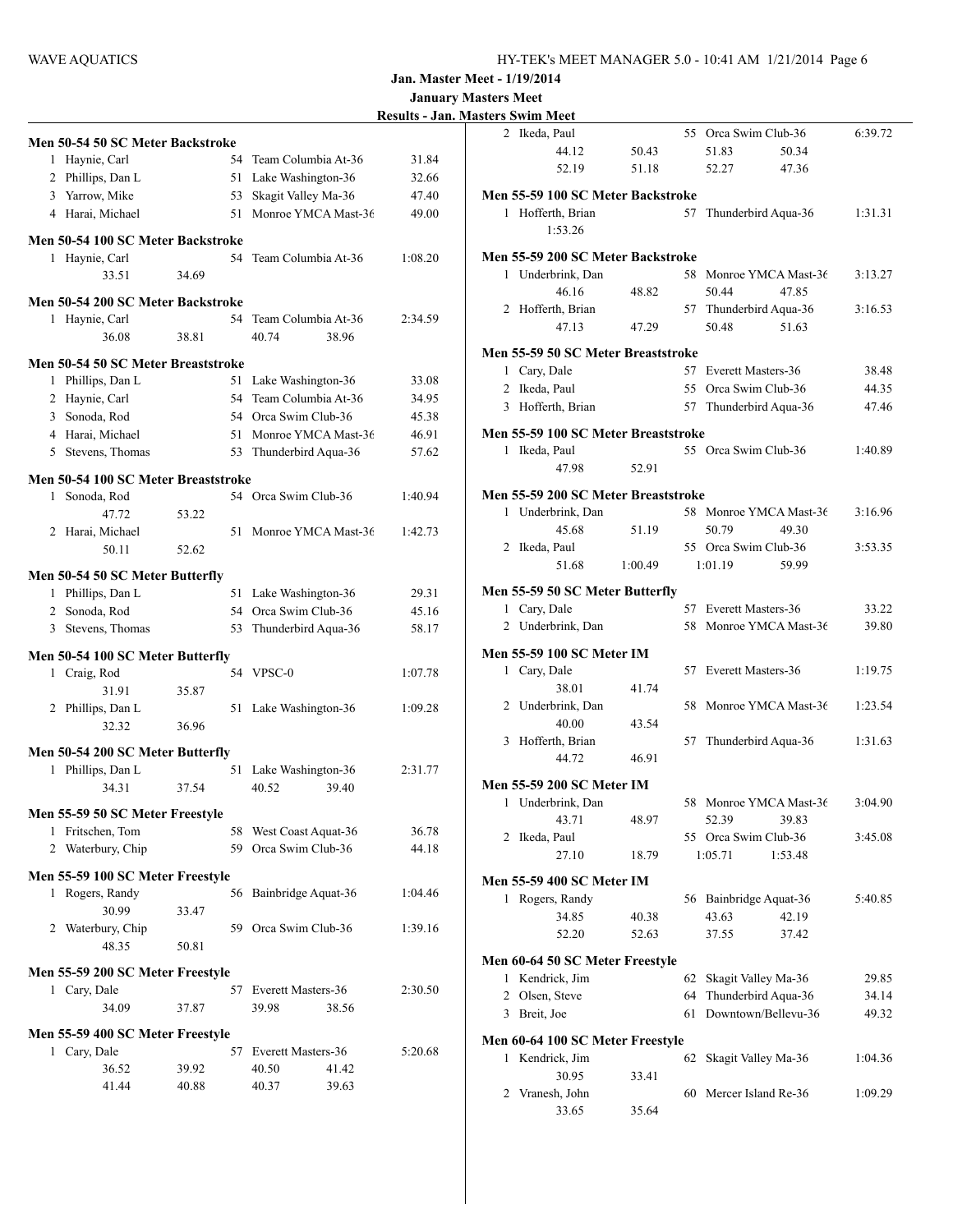65 Ymcapkc Sound Aq-36 36.11 2 Thompson, Doug 66 Thunderbird Aqua-36 44.76 67 Team Columbia At-36 54.65

67 Team Columbia At-36  $1:59.86$ 

69 Lake Washington-36 2:57.83

67 Team Columbia At-36 4:11.16

68 Ymcapkc Sound Aq-36 40.88 65 Bainbridge Aquat-36 43.58 66 Thunderbird Aqua-36 47.27 65 Orca Swim Club-36 53.19

68 Ymcapkc Sound Aq-36  $3:13.86$ 

69 Thunderbird Aqua-36  $36.16$ 2 Thompson, Doug 66 Thunderbird Aqua-36 46.76 65 Orca Swim Club-36 49.12

69 Thunderbird Aqua-36  $1:33.67$ 

68 Ymcapkc Sound Aq-36 1:23.35

65 Bainbridge Aquat-36 1:28.14

 $66$  Thunderbird Aqua-36 1:35.63

65 Orca Swim Club-36 1:56.07

69 Thunderbird Aqua-36  $3:30.59$ 

67 Team Columbia At-36 10:00.19

73 Port Townsend Ma-36 38.36  $70$  Port Townsend Ma-36  $41.03$ 

73 Port Townsend Ma-36 1:28.97

 $70$  Port Townsend Ma-36 1:36.78

59.50 50.22

1:20.68 1:33.08 1:13.09 1:09.69

44.07 50.67 51.12 48.00

43.23 45.89 45.00 43.71

1:01.32 1:05.43 1:04.13 1:00.28

**Jan. Master Meet - 1/19/2014**

|                                     |                |                                          |         | <b>January Masters Meet</b>             |                  |
|-------------------------------------|----------------|------------------------------------------|---------|-----------------------------------------|------------------|
|                                     |                |                                          |         | <b>Results - Jan. Masters Swim Meet</b> |                  |
| (Men 60-64 100 SC Meter Freestyle)  |                |                                          |         | Men 65-69 50 SC Meter Backstroke        |                  |
| 3 Lebel, Paul                       |                | 61 Skagit Valley Ma-36                   | 1:19.94 | 1 Warner, Frank                         | 65               |
| 43.02<br>4 Olsen, Steve             | 36.92          | 64 Thunderbird Aqua-36                   | 1:20.51 | 2 Thompson, Doug                        | 66               |
| 37.88                               | 42.63          |                                          |         | 3 Walker, Thomas                        | 67               |
| 5 Breit, Joe                        |                | 61 Downtown/Bellevu-36                   | 1:46.21 | Men 65-69 100 SC Meter Backstroke       |                  |
| 49.93                               | 56.28          |                                          |         | 1 Walker, Thomas                        | 67               |
|                                     |                |                                          |         | 58.31<br>1:01.55                        |                  |
| Men 60-64 200 SC Meter Freestyle    |                |                                          |         |                                         |                  |
| 1 Kendrick, Jim                     |                | 62 Skagit Valley Ma-36                   | 2:28.51 | Men 65-69 200 SC Meter Backstroke       |                  |
| 34.18<br>2 Vranesh, John            | 37.75          | 38.50<br>38.08<br>60 Mercer Island Re-36 | 2:36.11 | 1 McColly, Michael                      | 69               |
| 35.88                               | 38.65          | 40.91<br>40.67                           |         | 43.23<br>45.89<br>2 Walker, Thomas      | 67               |
| 3 Olsen, Steve                      |                | 64 Thunderbird Aqua-36                   | 3:01.63 | 1:01.32<br>1:05.43                      | $\overline{1}$ : |
| 40.62                               | 46.18          | 46.09<br>48.74                           |         |                                         |                  |
| 4 Lebel, Paul                       |                | 61 Skagit Valley Ma-36                   | 3:09.76 | Men 65-69 50 SC Meter Breaststroke      |                  |
| 40.95                               | 45.82          | 50.48<br>52.51                           |         | 1 Peterson, Steve                       | 68               |
|                                     |                |                                          |         | 2 Voegtlen, Barney                      | 65               |
| Men 60-64 400 SC Meter Freestyle    |                |                                          |         | 3 Thompson, Doug                        | 66               |
| 1 Olsen, Steve                      |                | 64 Thunderbird Aqua-36                   | 6:18.93 | 4 Robinson, James P                     | 65               |
| 39.97<br>48.87                      | 46.34<br>49.85 | 49.28<br>49.05<br>48.64<br>46.93         |         | Men 65-69 200 SC Meter Breaststroke     |                  |
| 2 Lebel, Paul                       |                | 61 Skagit Valley Ma-36                   | 6:36.66 | 1 Peterson, Steve                       | 68               |
| 44.82                               | 47.66          | 49.85<br>52.73                           |         | 44.07<br>50.67                          |                  |
| 50.82                               | 51.27          | 51.71<br>47.80                           |         | Men 65-69 50 SC Meter Butterfly         |                  |
|                                     |                |                                          |         | 1 Monohon, Paul                         | 69               |
| Men 60-64 50 SC Meter Backstroke    |                |                                          |         | 2 Thompson, Doug                        | 66               |
| 1 Vranesh, John                     |                | 60 Mercer Island Re-36                   | 40.21   | 3 Robinson, James P                     | 65               |
| 2 Breit, Joe                        |                | 61 Downtown/Bellevu-36                   | 1:02.74 |                                         |                  |
| Men 60-64 50 SC Meter Breaststroke  |                |                                          |         | Men 65-69 100 SC Meter Butterfly        |                  |
| 1 Vranesh, John                     |                | 60 Mercer Island Re-36                   | 44.85   | 1 Monohon, Paul                         | 69               |
| 2 Breit, Joe                        |                | 61 Downtown/Bellevu-36                   | 51.31   | 41.80<br>51.87                          |                  |
| Men 60-64 100 SC Meter Breaststroke |                |                                          |         | Men 65-69 100 SC Meter IM               |                  |
| 1 Breit, Joe                        |                | 61 Downtown/Bellevu-36                   | 1:18.48 | 1 Peterson, Steve                       | 68               |
| 1:02.46                             | 16.02          |                                          |         | 41.38<br>41.97                          |                  |
|                                     |                |                                          |         | 2 Voegtlen, Barney                      | 65               |
| Men 65-69 50 SC Meter Freestyle     |                |                                          |         | 39.20<br>48.94                          |                  |
| 1 Voegtlen, Barney                  |                | 65 Bainbridge Aquat-36                   | 33.51   | 3<br>Thompson, Doug                     | 66               |
| 2 Thompson, Doug                    |                | 66 Thunderbird Aqua-36                   | 36.68   | 44.49<br>51.14                          |                  |
| 3 Robinson, James P                 |                | 65 Orca Swim Club-36                     | 39.80   | 4 Robinson, James P                     | 65               |
| Men 65-69 100 SC Meter Freestyle    |                |                                          |         | 52.16<br>1:03.91                        |                  |
| 1 Warner, Frank                     |                | 65 Ymcapkc Sound Aq-36                   | 1:09.58 | Men 65-69 200 SC Meter IM               |                  |
| 32.64                               | 36.94          |                                          |         | 1 Monohon, Paul                         | 69               |
| 2 Voegtlen, Barney                  |                | 65 Bainbridge Aquat-36                   | 1:14.79 | 44.18<br>56.69                          |                  |
| 35.02                               | 39.77          |                                          |         | Men 65-69 400 SC Meter IM               |                  |
| 3 Robinson, James P                 |                | 65 Orca Swim Club-36                     | 1:36.99 | 1 Walker, Thomas                        | 67               |
| 45.38                               | 51.61          |                                          |         | 1:33.08<br>1:20.68                      | 1:               |
| Men 65-69 400 SC Meter Freestyle    |                |                                          |         | 1:20.63<br>3:23.02                      |                  |
| 1 McColly, Michael                  |                | 69 Lake Washington-36                    | 5:28.92 |                                         |                  |
| 37.13                               | 41.16          | 41.66<br>42.43                           |         | Men 70-74 50 SC Meter Freestyle         |                  |
| 41.78                               | 41.75          | 42.16<br>40.85                           |         | 1 Winn, Hugh                            | 73               |
| 2 Peterson, Steve                   |                | 68 Ymcapkc Sound Aq-36                   | 5:41.66 | 2 Campen, Gary                          | 70               |
| 38.26                               | 41.98          | 4:21.42                                  |         | Men 70-74 100 SC Meter Freestyle        |                  |
| 3 Walker, Thomas                    |                | 67 Team Columbia At-36                   | 8:00.05 | 1 Winn, Hugh                            | 73               |
| 1:51.58                             | 1:02.17        | 1:01.22<br>1:01.49                       |         | 42.59<br>46.38                          |                  |
| 1:03.17                             |                | 57.47                                    |         | 2 Campen, Gary                          | 70               |
|                                     |                |                                          |         | 46.03<br>50.75                          |                  |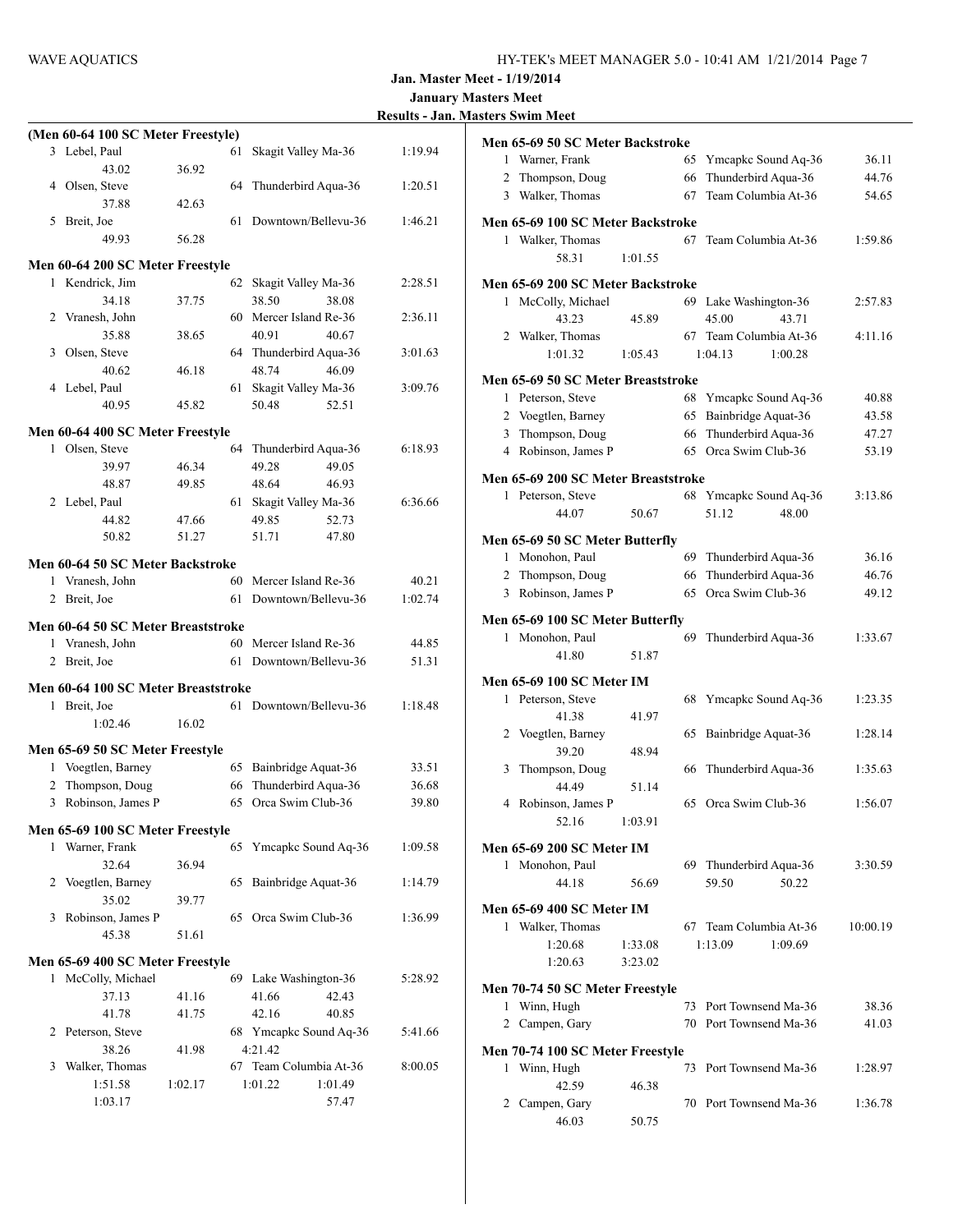| <b>Results - Jan. Masters Swim Meet</b> |  |
|-----------------------------------------|--|
|-----------------------------------------|--|

|   |                                                    |         |    |                        | <b>Kesults - Jar</b> |
|---|----------------------------------------------------|---------|----|------------------------|----------------------|
|   | Men 70-74 200 SC Meter Freestyle                   |         |    |                        |                      |
| 1 | Winn, Hugh                                         |         | 73 | Port Townsend Ma-36    | 3:15.36              |
|   | 44.16                                              | 50.24   |    | 51.58<br>49.38         |                      |
|   | 2 Campen, Gary                                     |         |    | 70 Port Townsend Ma-36 | 3:31.95              |
|   | 47.09                                              | 53.04   |    | 56.18<br>55.64         |                      |
| 3 | Davis, Bob                                         |         |    | 73 Washington Athle-36 | 3:39.71              |
|   | 49.83                                              | 58.06   |    | 57.30<br>54.52         |                      |
|   | Men 70-74 400 SC Meter Freestyle                   |         |    |                        |                      |
|   | 1 Winn, Hugh                                       |         | 73 | Port Townsend Ma-36    | 6:43.46              |
|   | 46.29                                              | 50.82   |    | 52.34<br>52.12         |                      |
|   | 50.69                                              | 50.70   |    | 50.93<br>49.57         |                      |
|   | 2 Davis, Bob                                       |         |    | 73 Washington Athle-36 | 7:43.48              |
|   | 49.67                                              | 3:57.91 |    | 1:00.11<br>1:55.79     |                      |
|   |                                                    |         |    |                        |                      |
|   | Men 70-74 50 SC Meter Backstroke                   |         |    |                        |                      |
|   | 1 McDougall, Allan                                 |         | 73 | North Whidbey Ma-36    | 46.46                |
|   | 2 Campen, Gary                                     |         | 70 | Port Townsend Ma-36    | 50.45                |
|   | 3 Carlson, Lee                                     |         | 74 | Thunderbird Aqua-36    | 53.29                |
|   | Men 70-74 100 SC Meter Backstroke                  |         |    |                        |                      |
|   | 1 Campen, Gary                                     |         |    | 70 Port Townsend Ma-36 | 1:52.76              |
|   | 55.56                                              | 57.20   |    |                        |                      |
|   | Men 70-74 50 SC Meter Breaststroke                 |         |    |                        |                      |
|   | 1 McDougall, Allan                                 |         |    | 73 North Whidbey Ma-36 | 47.63                |
|   |                                                    |         |    |                        |                      |
|   | Men 70-74 100 SC Meter Breaststroke                |         |    |                        |                      |
|   | 1 McDougall, Allan                                 |         |    | 73 North Whidbey Ma-36 | 1:47.07              |
|   | 54.98                                              | 52.09   |    |                        |                      |
|   | Men 70-74 100 SC Meter IM                          |         |    |                        |                      |
|   | 1 Nordby, Michael                                  |         | 73 | Thunderbird Aqua-36    | 1:46.86              |
|   | 50.64                                              | 56.22   |    |                        |                      |
|   |                                                    |         |    |                        |                      |
|   | Men 75-79 50 SC Meter Freestyle<br>1 McKinnon, Bob |         |    | 77 Montana Masters-31  | 45.98                |
|   |                                                    |         |    |                        |                      |
|   | Men 75-79 50 SC Meter Backstroke                   |         |    |                        |                      |
| 1 | McKinnon, Bob                                      |         | 77 | Montana Masters-31     | 59.50                |
|   | Men 75-79 200 SC Meter Backstroke                  |         |    |                        |                      |
| 1 | Peterson, Dick                                     |         | 77 | Puget Sound Mast-36    | 3:44.06              |
|   | 54.99                                              | 56.55   |    | 58.23<br>54.29         |                      |
|   |                                                    |         |    |                        |                      |
|   | Men 75-79 50 SC Meter Breaststroke                 |         |    |                        |                      |
|   | 1 Peterson, Dick                                   |         | 77 | Puget Sound Mast-36    | 46.87                |
|   | 2 Truong, Dominique                                |         | 75 | Puget Sound Mast-36    | 49.39                |
|   | 3 McKinnon, Bob                                    |         | 77 | Montana Masters-31     | 55.16                |
|   | Men 75-79 100 SC Meter Breaststroke                |         |    |                        |                      |
| 1 | Peterson, Dick                                     |         |    | 77 Puget Sound Mast-36 | 1:41.36              |
|   | 48.95                                              | 52.41   |    |                        |                      |
|   | 2 Truong, Dominique                                |         |    | 75 Puget Sound Mast-36 | 1:56.63              |
|   | 55.46                                              | 1:01.17 |    |                        |                      |
|   | Men 75-79 200 SC Meter Breaststroke                |         |    |                        |                      |
|   | 1 Peterson, Dick                                   |         |    | 77 Puget Sound Mast-36 | 3:37.09              |
|   | 50.72                                              | 56.11   |    | 55.94<br>54.32         |                      |
|   |                                                    |         |    |                        |                      |
|   | Men 75-79 50 SC Meter Butterfly                    |         |    |                        |                      |
| 1 | McKinnon, Bob                                      |         | 77 | Montana Masters-31     | 1:00.63              |
|   |                                                    |         |    |                        |                      |

|   | <b>Men 75-79 100 SC Meter IM</b>           |         |                        |                          |         |
|---|--------------------------------------------|---------|------------------------|--------------------------|---------|
|   | 1 Peterson, Dick<br>50.05                  | 49.28   | 77 Puget Sound Mast-36 |                          | 1:39.33 |
|   | <b>Men 75-79 200 SC Meter IM</b>           |         |                        |                          |         |
|   | 1 McKinnon, Bob                            |         | 77 Montana Masters-31  |                          | 4:42.75 |
|   | 1:06.71                                    | 1:20.39 | 1:16.14                | 59.51                    |         |
|   |                                            |         |                        |                          |         |
|   | Men 80-84 50 SC Meter Breaststroke         |         |                        |                          |         |
| 1 | Rehfeldt, Don                              |         | 80 Puget Sound Mast-36 |                          | 59.06   |
|   | Men 80-84 100 SC Meter Breaststroke        |         |                        |                          |         |
|   | 1 Rehfeldt, Don                            |         | 80 Puget Sound Mast-36 |                          | 2:16.93 |
|   | 1:05.36                                    | 1:11.57 |                        |                          |         |
|   |                                            |         |                        |                          |         |
|   | Men 80-84 200 SC Meter Breaststroke        |         |                        |                          |         |
|   | 1 Rehfeldt, Don                            |         | 80 Puget Sound Mast-36 |                          | 4:57.31 |
|   | 1:07.90                                    | 1:13.75 | 1:18.13                | 1:17.53                  |         |
|   | Men 80-84 100 SC Meter IM                  |         |                        |                          |         |
|   | 1 Rehfeldt, Don                            |         | 80 Puget Sound Mast-36 |                          | 2:08.08 |
|   | 1:03.26                                    | 1:04.82 |                        |                          |         |
|   |                                            |         |                        |                          |         |
|   | Men 85-89 400 SC Meter Freestyle           |         |                        |                          | 8:34.40 |
|   | 1 Prosser, Harvey                          |         | 86 North Whidbey Ma-36 |                          |         |
|   | 59.65                                      | 1:05.30 | 1:06.92                | 1:06.51                  |         |
|   | 1:04.73                                    | 1:05.42 | 1:05.12                | 1:00.75                  |         |
|   | Women 120-159 200 SC Meter Freestyle Relay |         |                        |                          |         |
| 1 | Western Washingt-36                        |         | A                      |                          | 2:13.40 |
|   | 1) Barnick, Angela W20                     |         | 2) Monsen, Allie C W19 |                          |         |
|   | 3) Monsen, Meg W21                         |         |                        | 4) McKiernan, Alex M W20 |         |
|   | Women 120-159 200 SC Meter Medley Relay    |         |                        |                          |         |
|   | 1 Western Washingt-36                      |         | R                      |                          | 2:34.52 |
|   | 1) Mims, Justine W20                       |         | 2) Kuchar, Abigail W19 |                          |         |
|   | 3) Yamashita, Elizabeth W20                |         | 4) Monsen, Allie C W19 |                          |         |
|   | 46.01                                      | 40.09   | 36.05                  | 32.37                    |         |
|   | 2 Western Washingt-36                      |         | A                      |                          | 2:36.07 |
|   | 1) FitzGerald, Erin W22                    |         |                        | 2) McKiernan, Alex M W20 |         |
|   | 3) Barnick, Angela W20                     |         | 4) Monsen, Meg W21     |                          |         |
|   | 40.86                                      | 14.20   | 29.61                  | 1:11.40                  |         |
|   |                                            |         |                        |                          |         |
|   | Women 200-239 200 SC Meter Freestyle Relay |         |                        |                          |         |
|   | 1 Skagit Valley Ma-36                      |         | А                      |                          | 2:31.57 |
|   | 1) Rotton, Belinda W49                     |         | 2) Singer, Shannon W44 |                          |         |
|   | 3) Zappone, Peggy W56                      |         | 4) Menzies, Jenn W31   |                          |         |
|   | Women 200-239 200 SC Meter Medley Relay    |         |                        |                          |         |
| 1 | Skagit Valley Ma-36                        |         | А                      |                          | 2:54.34 |
|   | 1) Singer, Shannon W44                     |         | 2) Zappone, Peggy W56  |                          |         |
|   | 3) Rotton, Belinda W49                     |         | 4) Menzies, Jenn W31   |                          |         |
|   | 47.01                                      | 51.83   | 41.91                  | 33.59                    |         |
|   |                                            |         |                        |                          |         |
|   | Men 120-159 200 SC Meter Medley Relay      |         |                        |                          |         |
| 1 | Thunderbird Aqua-36                        |         | A                      |                          | 2:30.82 |
|   | 1) Hofferth, Brian M57                     |         | 2) Thompson, Doug M66  |                          |         |
|   | 3) Hunter, Jason M28                       |         |                        | 4) Prudhomme, Philip M44 |         |
|   | 42.74                                      | 45.78   | 29.48                  | 32.82                    |         |
|   |                                            |         |                        |                          |         |